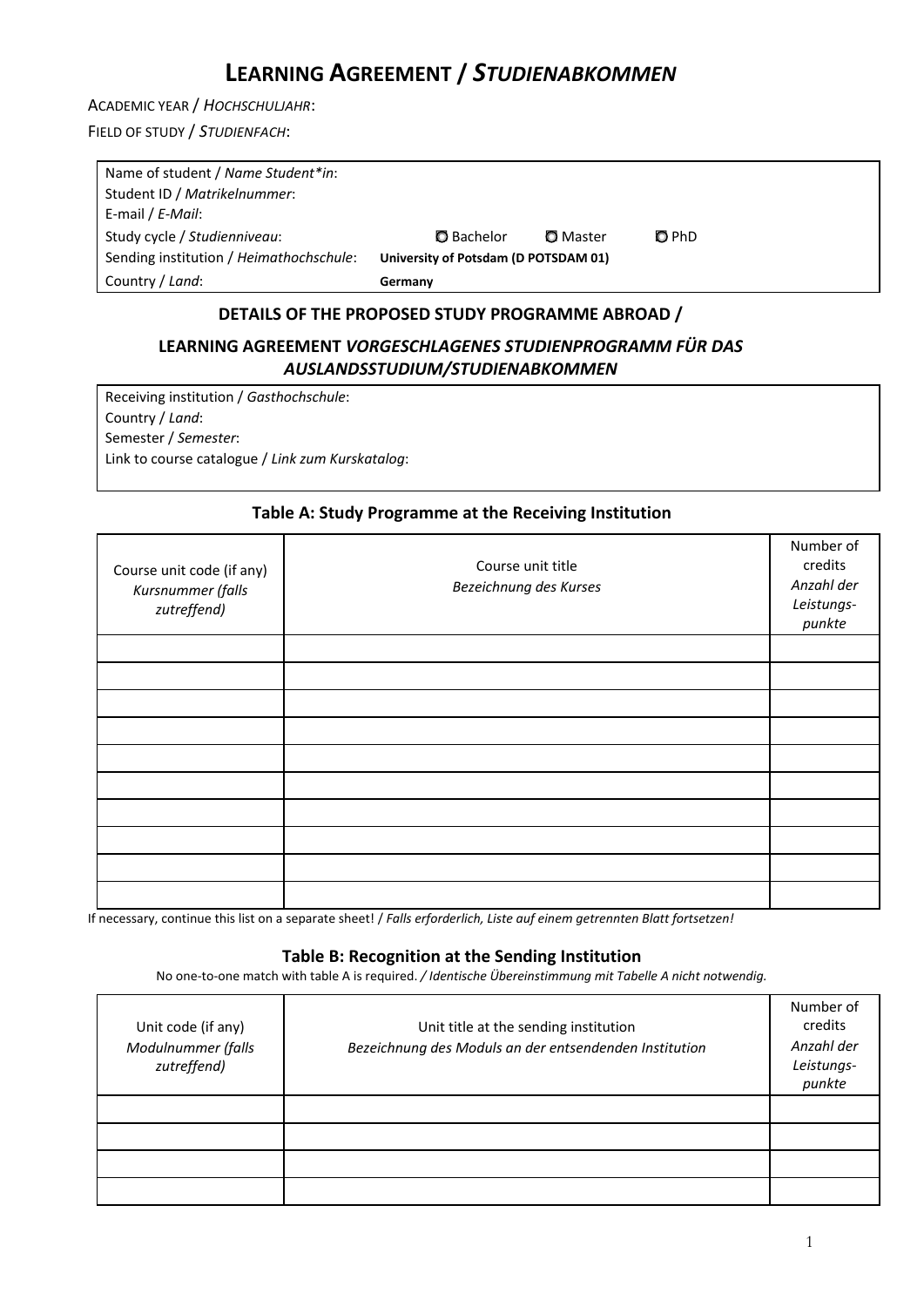If necessary, continue this list on a separate sheet! / *Falls erforderlich, Liste auf einem getrennten Blatt fortsetzen!* 

Student's signature

*Unterschrift Student\*in* Date / *Datum*:

#### **SENDING INSTITUTION /** *HEIMATHOCHSCHULE*

We confirm that this proposed programme of study/learning agreement is approved. *Hiermit bestätigen wir, dass das vorgeschlagene Studienprogramm/das Studienabkommen genehmigt wurde.* 

Signature / *Unterschrift*:  $Date / Datum:$ 

#### **RECEIVING INSTITUTION /** *GASTHOCHSCHULE*

We confirm that this proposed programme of study/learning agreement is approved. *Hiermit bestätigen wir, dass das vorgeschlagene Studienprogramm/das Studienabkommen genehmigt wurde.* 

Signature / *Unterschrift*:  $Date / Datum:$ 

**Formular drucken Formular zurücksetzen**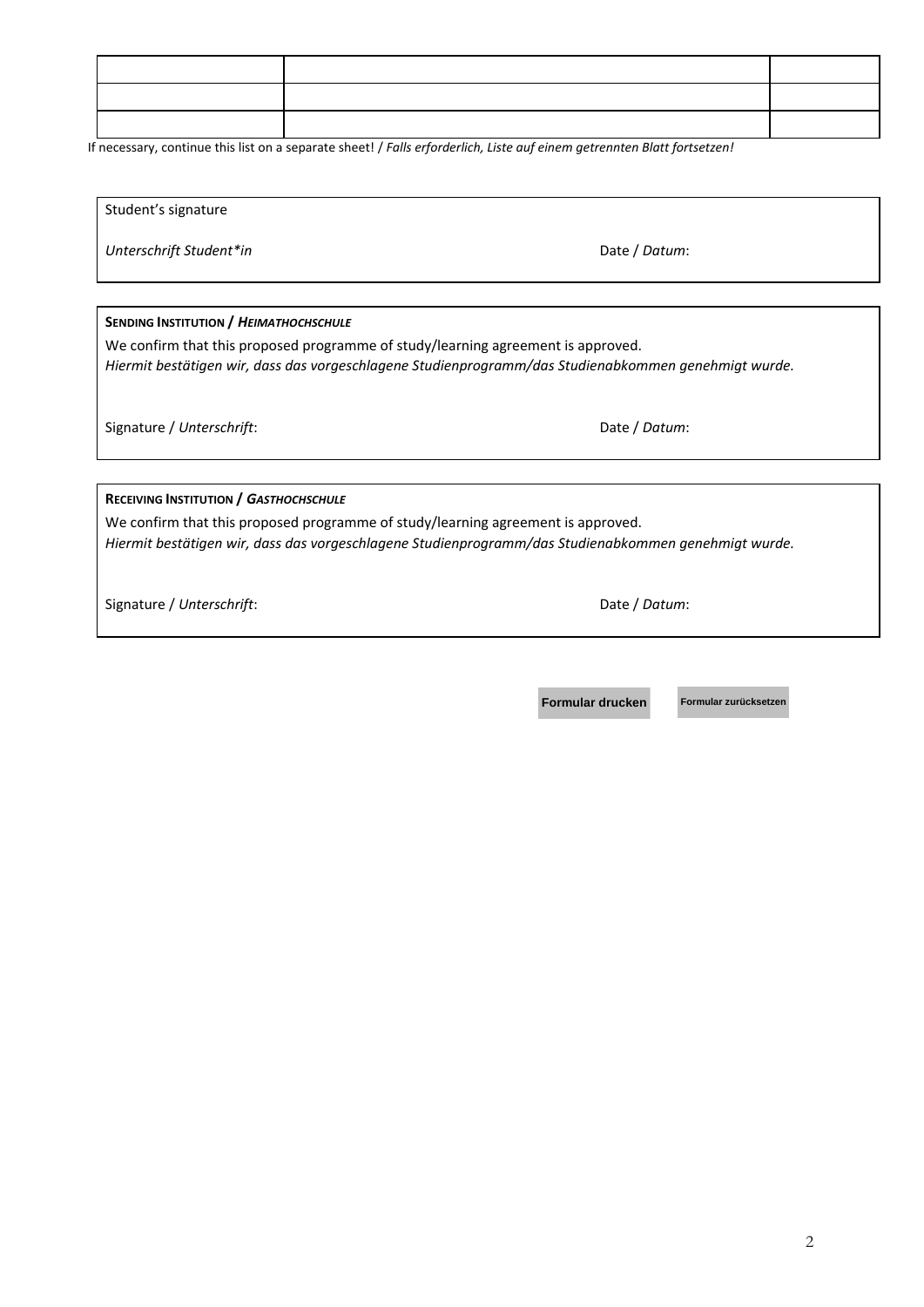Name of student / *Name Student\*in*: Sending institution / *Heimathochschule*: **University of Potsdam (D POTSDAM 01)** Country / *Land*: **Germany**

#### **CHANGES TO ORIGINAL PROPOSED STUDY PROGRAMME/LEARNING AGREEMENT**

*ABÄNDERUNGEN DES VORGESCHLAGENEN STUDIENPROGRAMMS/DES STUDIENABKOMMENS* (to be filled in **only** if appropriate) *(nur falls erforderlich)* 

| Course unit code (if any)<br>Kursnummer (falls<br>zutreffend) | Course unit title<br>Bezeichnung des Kurses | Deleted<br>course unit<br>Ge-<br>strichener<br>Kurs | Added<br>Course<br>unit<br>Hinzu-<br>gefügter<br>Kurs | Number<br>of credits<br>Anzahl<br>der<br>Leistungs<br>-punkte |
|---------------------------------------------------------------|---------------------------------------------|-----------------------------------------------------|-------------------------------------------------------|---------------------------------------------------------------|
|                                                               |                                             |                                                     |                                                       |                                                               |
|                                                               |                                             |                                                     |                                                       |                                                               |
|                                                               |                                             |                                                     |                                                       |                                                               |
|                                                               |                                             |                                                     |                                                       |                                                               |
|                                                               |                                             |                                                     |                                                       |                                                               |
|                                                               |                                             |                                                     |                                                       |                                                               |
|                                                               |                                             |                                                     |                                                       |                                                               |
|                                                               |                                             |                                                     |                                                       |                                                               |
|                                                               |                                             |                                                     |                                                       |                                                               |
|                                                               |                                             |                                                     |                                                       |                                                               |

#### **Changes to Table A: Study Programme at the Receiving Institution**

If necessary, continue this list on a separate sheet! / *Falls erforderlich, Liste auf einem getrennten Blatt fortsetzen!* 

#### **Changes to Table B: Recognition at the Sending Institution**

No one‐to‐one match with table A is required. */ Identische Übereinstimmung mit Tabelle A nicht notwendig.* 

| Unit code (if any)<br>Modulnummer (falls<br>zutreffend) | Unit title at the sending institution<br>Bezeichnung des Moduls an der entsendenden<br>Institution | Deleted<br>unit<br>Ge-<br>strichenes<br>Modul | Added<br>unit<br>Hinzu-<br>gefügtes<br>Modul | Number<br>of credits<br>Anzahl<br>der<br>Leistungs<br>-punkte |
|---------------------------------------------------------|----------------------------------------------------------------------------------------------------|-----------------------------------------------|----------------------------------------------|---------------------------------------------------------------|
|                                                         |                                                                                                    |                                               |                                              |                                                               |
|                                                         |                                                                                                    |                                               |                                              |                                                               |
|                                                         |                                                                                                    |                                               |                                              |                                                               |
|                                                         |                                                                                                    |                                               |                                              |                                                               |
|                                                         |                                                                                                    |                                               |                                              |                                                               |
|                                                         |                                                                                                    |                                               |                                              |                                                               |
|                                                         |                                                                                                    |                                               |                                              |                                                               |

If necessary, continue this list on a separate sheet! / *Falls erforderlich, Liste auf einem getrennten Blatt fortsetzen!*